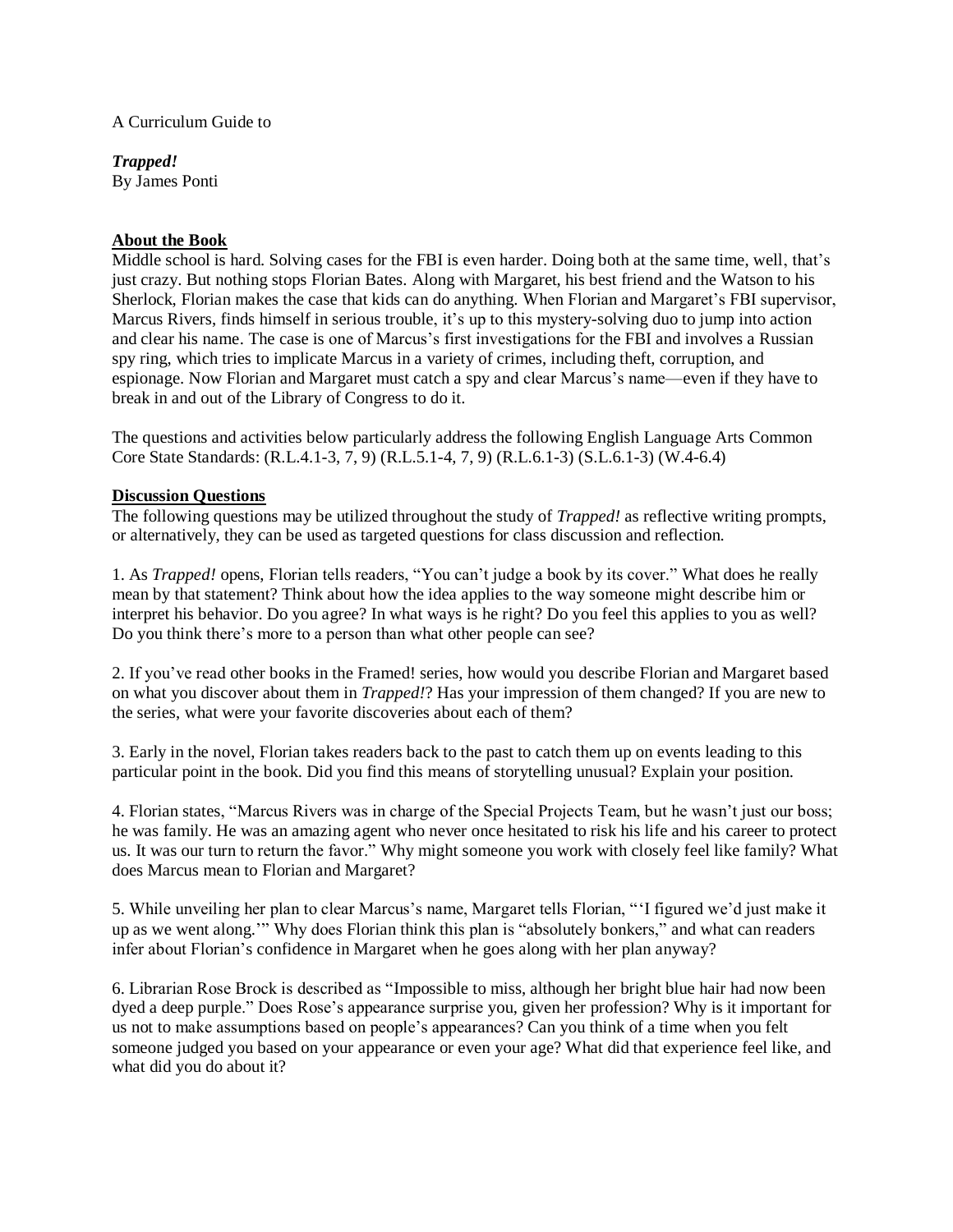7. While viewing a portrait in the Folger Shakespeare library, Marcus tells the group that the painting believed to be a portrait of Shakespeare is a fake. What does Marcus's detailed knowledge about this painting remind Florian about his background?

8. Consider the cast of characters possibly responsible for framing Marcus. What do each of them have to gain in doing so? Do you think it's worth the risks involved?

9. Margaret states, "'I don't want it to be her. I like her too much.'" Why does Marcus remind them that Rose Brock's likeability factor doesn't prove her innocence? Based on Florian's observations, what does Rose's tuberculosis vaccine scar indicate about her early life? In what ways does he use T.O.A.S.T to make this connection showing her as a possible suspect?

10. Describe librarian Alistair Toombs. In what ways does his philosophy oppose Rose Brock's in regard to how the Rare Book Division of the Library of Congress should operate? What are some advantages and disadvantages of libraries' providing open access and advocating book sharing?

11. After Marcus takes Florian and Margaret to visit the Rare Book Reading Room, Alistair tells Marcus, "This is a research library. Not a tourist attraction." What do Florian and Margaret do to convince Toombs to give them a tour of the Rare Book collection and the scene of the crime? In what ways is Toombs impressed with Florian?

12. After Marcus notes the likely exorbitant cost of the customized climate control used for the Rare Book collection, Toombs states, "'I'll do whatever it takes to protect the collection.'" Why do you think Toombs feels so passionate about these books? In what ways does this serve as a possible motive for stealing the rare Russian books?

13. While looking at the Library of Congress's holdings of the Russian Imperial Collection, Margaret asks, "'Aren't they part of Russia's DNA? Shouldn't they be in a library over there?'" Consider Margaret's question. Why is it an important one to reflect upon? Do you think the United States has the right to collect another country's history?

14. Why does learning about the book tunnels at the Library of Congress intrigue Florian? What does he realize about the potential of these tunnels?

15. Book conservationist and bookstore owner Brooke King tells Marcus, "'How could I forget the man who got Alexander Petrov kicked out of the country?"" Why is this an important element in this mystery? Given the other things you've learned, in what ways is Brooke King also a likely suspect in this case?

16. While reflecting on his previous investigation, Margaret tells Marcus, "'This case must have been so hard on you . . . These people were your friends but you had to consider them suspects in a crime." Considering the main suspects, how is her statement true? Why might Marcus's job make separating work and personal relationships difficult?

17. Florian and Margaret learn that they will need to investigate Lucia Miller on their own when Marcus states, "'It's just that the situation with Lucia is complicated.'" How do Marcus's past experiences make Lucia a unique suspect?

18. In speculating about Marcus and Lucia's former relationship and the complications that arise when she's considered a suspect, Florian and Margaret find they have very different takes on this situation. Why do you think they're at odds? In what ways are they both right? Can you think of any ways that they are both wrong?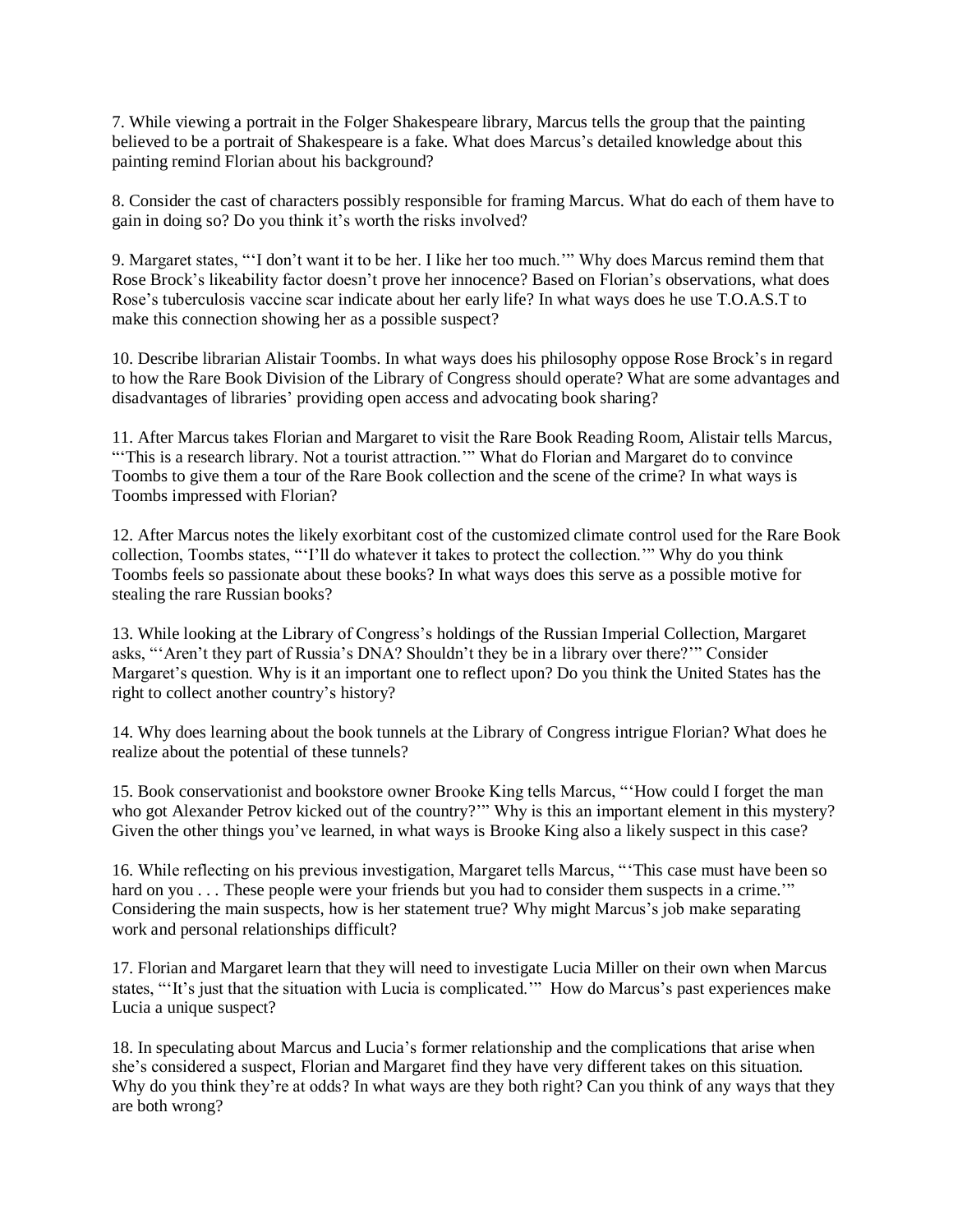19. Why is Marcus specifically targeted in this case, and how does withholding the evidence about Margaret's biological father make the case worse for him?

20. After learning Florian repeatedly lied to her about what she most wanted to know, Margaret tells him, "'Friends aren't supposed to do that."" In your opinion, did Florian do the right thing by withholding information about Margaret's birth parents? Explain your position.

21. In what ways is Margaret's choice to get "the big chop" important to her self-identity? Predict how this decision will shape her moving forward.

## **Extension Activities**

1. The Library of Congress sets the stage for the mystery that Florian and Margaret need to solve in *Trapped!.* Though the novel offers background information on how the Library of Congress serves the United States and how the facility came about, dig even deeper to learn ten facts you personally find interesting. Be sure to consider the following:

- When was it opened?
- Who established it?
- What was its original purpose? In what ways has that changed?
- How many items are held in the collection?
- How many employees does the Library of Congress have?
- What's the library's annual budget?

Be sure to share and compare what you learned with a peer doing similar research.

2. Rose Brock's forearm tattoo is from Shakespeare's *Romeo and Juliet,* Act II, Scene II, which read, "What's in a name? That which we call a rose by any other name would smell as sweet." What might Shakespeare have meant by that? Think about parents' roles in assigning their children's names. Why is this a big deal? Consider your own name—do you like it? Do you feel it describes you well? If you could name yourself, what might you choose? Across the world, the giving of names is handled very differently. Research to find a community or culture different from your own and learn more about how they handle naming. Then join a friend for a "Think, Pair, Share" to discuss the idea and responsibilities of assigning names.

3. In *Trapped*, readers discover that persons of interest in an FBI investigation are granted diplomatic immunity and are seemingly untouchable. Find out more about how diplomatic immunity works, being sure to focus on the following:

- What does *diplomatic immunity* really mean?
- Who is covered by this system or status?
- Where in the world does it apply?
- Are there any behaviors or actions that aren't covered?
- How does the United States deal with issues that arise regarding people who fall into this category?
- On average, how many people residing in the United States have this status?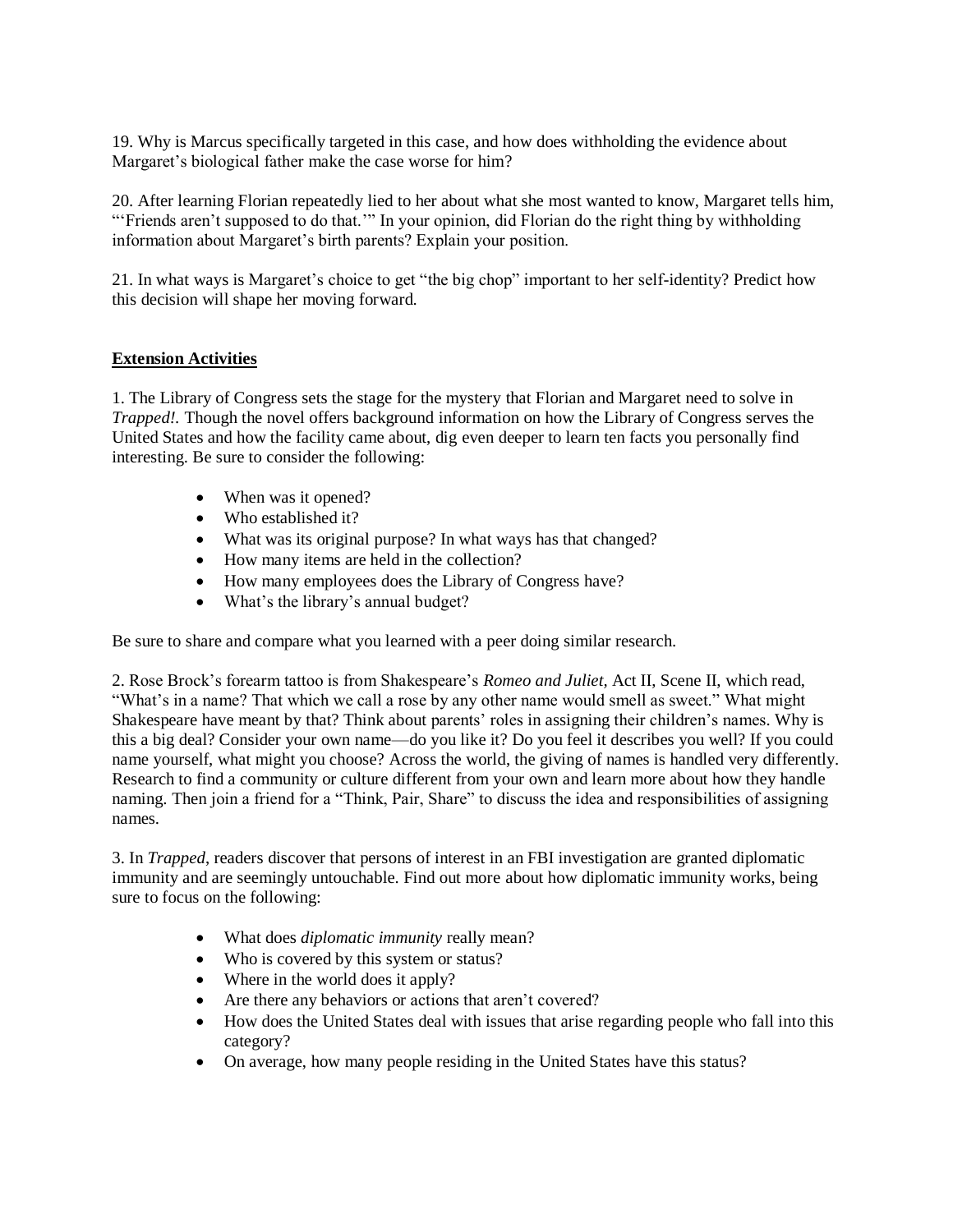Using what you've uncovered, write a persuasive short essay sharing why you feel diplomatic immunity should or shouldn't be made available.

4. While at the Library of Congress, Florian sees a call number on a book that confuses him. Margaret tells him, "'Most libraries use the Dewey Decimal Classification system. The Library of Congress has its own classification system.'" Why do you think this is so? Learn more about why libraries use the Dewey Decimal Classification System (DDC) rather than the Library of Congress' Classification (LCC) system. Be sure to discover the following:

- When were each of these systems created, and who created them?
- What's the primary goal for each one? Are the goals and systems similar in any way?
- Are there other libraries besides the Library of Congress that use the LCC system?
- In comparing the two, what do you see as the advantages or disadvantages to using one over the other?
- Why is it essential to have structural organization systems in place for libraries? Can you think of other organizations that utilize organizational systems like Dewey or LCC?

Write a brief journal reflection to share what you discovered in your research and your thoughts about it.

5. The theft of rare books from the Library of Congress is the focus of Florian and Margaret's investigation in *Trapped!* Consider this question: what makes a book valuable? Using a variety of research resources, learn more about rare books and their values, being sure to specifically investigate the following:

- Which books are considered the rarest in the world and why?
- What is an average appraised value?
- How are these books protected?
- How are they preserved?
- How were these books acquired by the current holding institutions?
- Are these titles generally held in private collections or in public institutions?

Create a summarization of your discoveries using a digital presentation tool of your choice.

6. Librarians, book experts, and libraries play important roles in *Trapped!* Libraries are cornerstones of our country and are operated by a variety of professional and paraprofessional staff members. For professional staff members at libraries, often advanced degrees and specializations are required to fulfill the job requirements. Investigate the following to learn more about the job expectations for librarians, being sure to learn the following:

- What is an MLS degree?
- What are some examples of courses required for this field of study?
- How many hours does this degree generally require?
- What are some of the specializations available to library students?
- After looking at job postings for school libraries, public libraries, and the Library of Congress, what job requirements most surprised you?

Consider how the media portrays librarians or how they're depicted in movies and TV. Are there any similarities or differences that stand out to you based on what you discovered in your research or while reading *Trapped!*? Write a brief reflection considering what you learned.